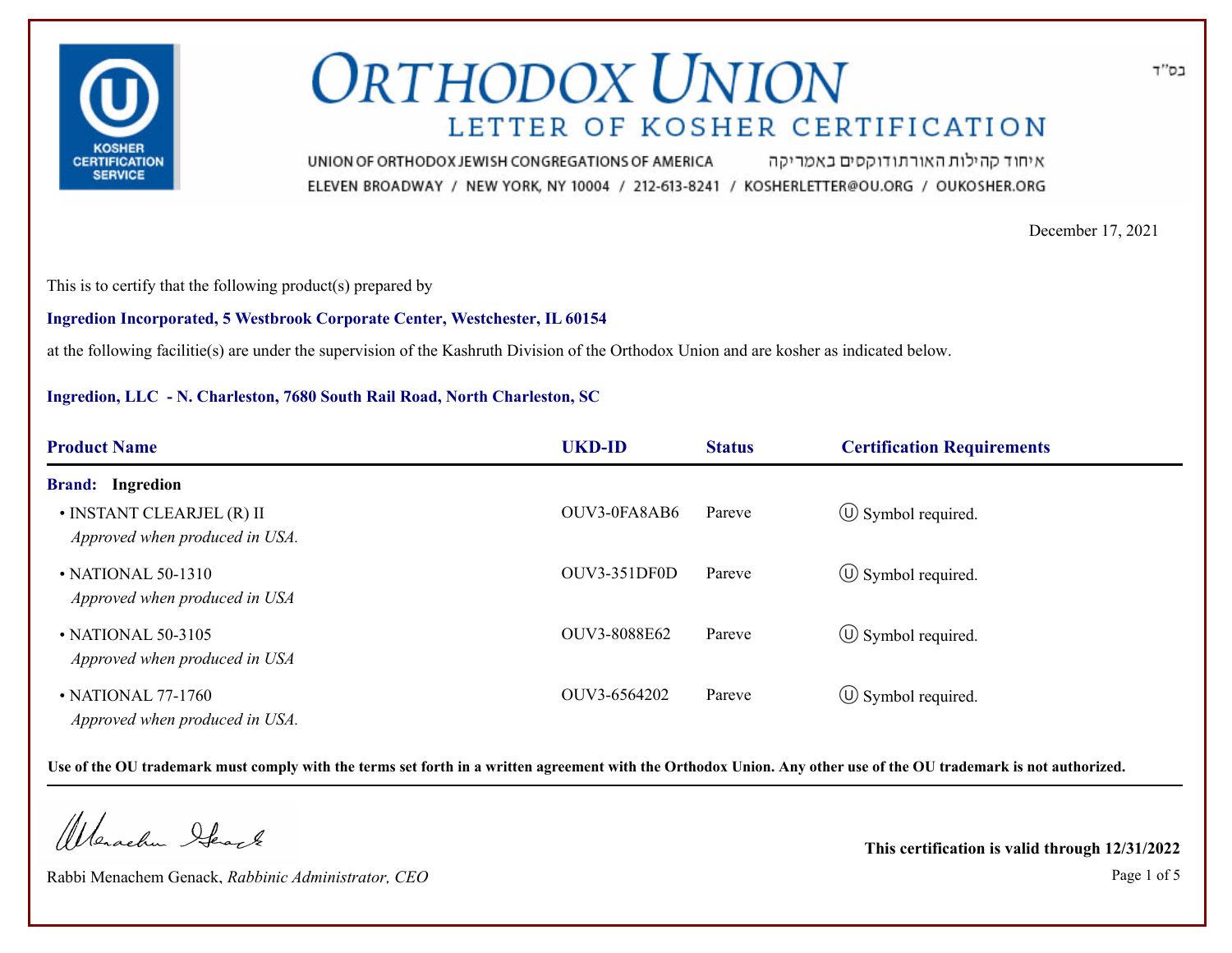

איחוד קהילות האורתודוקסים באמריקה UNION OF ORTHODOX JEWISH CONGREGATIONS OF AMERICA ELEVEN BROADWAY / NEW YORK, NY 10004 / 212-613-8241 / KOSHERLETTER@OU.ORG / OUKOSHER.ORG

December 17, 2021

#### **Ingredion Incorporated (continued)**

This is to certify that the following product(s) prepared by this company at the facilitie(s) listed above are under the supervision of the Kashruth Division of the Orthodox Union and are kosher as indicated below.

| <b>Product Name</b>                                 | <b>UKD-ID</b>       | <b>Status</b> | <b>Certification Requirements</b> |  |
|-----------------------------------------------------|---------------------|---------------|-----------------------------------|--|
| <b>Brand:</b> Ingredion (continued)                 |                     |               |                                   |  |
| • N-CREAMER 2111<br>Approved when produced in USA   | <b>OUV3-1E8B2E9</b> | Pareve        | $\circ$ Symbol required.          |  |
| • N-CREAMER® 2000<br>Approved when produced in USA. | <b>OUV3-07A301D</b> | Pareve        | $\circled{1}$ Symbol required.    |  |
| • Novation 4600<br>Approved when produced in USA    | OUV3-A339D56        | Pareve        | $\circled{0}$ Symbol required.    |  |
| • ULTRA-CRISP CS<br>Approved when produced in USA.  | OUV3-25C5CAF        | Pareve        | $\circled{1}$ Symbol required.    |  |

**Use of the OU trademark must comply with the terms set forth in a written agreement with the Orthodox Union. Any other use of the OU trademark is not authorized.**

Werachen Stack

Rabbi Menachem Genack, *Rabbinic Administrator, CEO* Page 2 of 5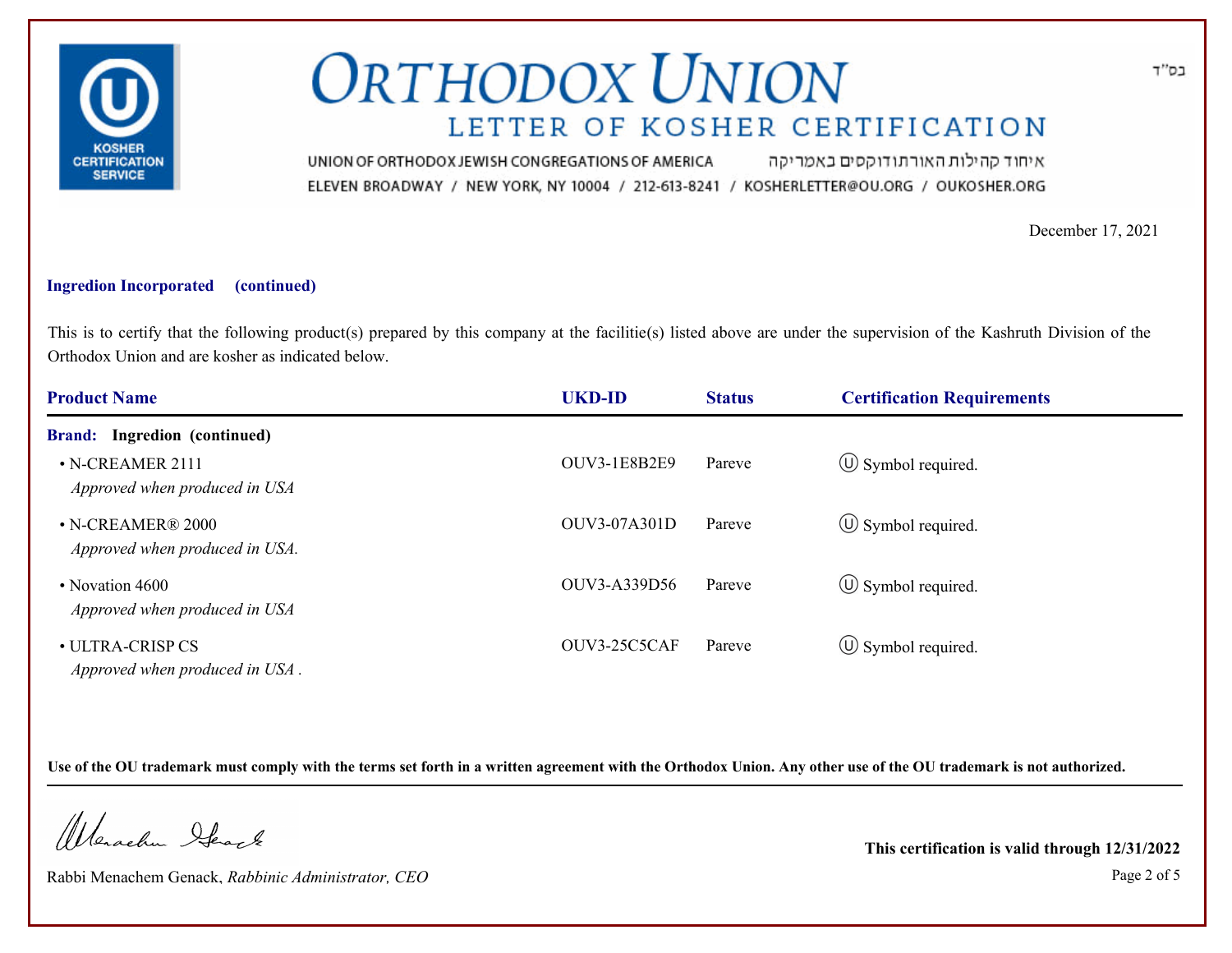

איחוד קהילות האורתודוקסים באמריקה UNION OF ORTHODOX JEWISH CONGREGATIONS OF AMERICA ELEVEN BROADWAY / NEW YORK, NY 10004 / 212-613-8241 / KOSHERLETTER@OU.ORG / OUKOSHER.ORG

December 17, 2021

### **Ingredion Incorporated (continued)**

This is to certify that the following product(s) prepared by this company at the facilitie(s) listed above are under the supervision of the Kashruth Division of the Orthodox Union and are kosher as indicated below.

| <b>Product Name</b>                                                                                                       | <b>UKD-ID</b>       | <b>Status</b> | <b>Certification Requirements</b> |  |
|---------------------------------------------------------------------------------------------------------------------------|---------------------|---------------|-----------------------------------|--|
| <b>Brand:</b> Ingredion (continued)                                                                                       |                     |               |                                   |  |
| $\bullet$ ULTRA-SPERSE (R) M<br>Products made from December 2009 and onwards do not need lot letter or rabbi's signature. | OUV3-427570B        | Pareve        | $\circled{1}$ Symbol required.    |  |
| $\bullet$ ULTRA-TEX (R) 2<br>Approved when produced in USA.                                                               | OUV3-5B4EDCF        | Pareve        | $\circ$ Symbol required.          |  |
| $\bullet$ ULTRA-TEX (R) 2000<br>Approved when produced in USA.                                                            | OUV3-B328944        | Pareve        | $\circ$ Symbol required.          |  |
| $\bullet$ ULTRA-TEX $(R)$ 3<br>Approved when produced in USA.                                                             | <b>OUV3-0BF8F89</b> | Pareve        | $\circ$ Symbol required.          |  |

**Use of the OU trademark must comply with the terms set forth in a written agreement with the Orthodox Union. Any other use of the OU trademark is not authorized.**

Werachen Ifearle

Rabbi Menachem Genack, *Rabbinic Administrator, CEO* Page 3 of 5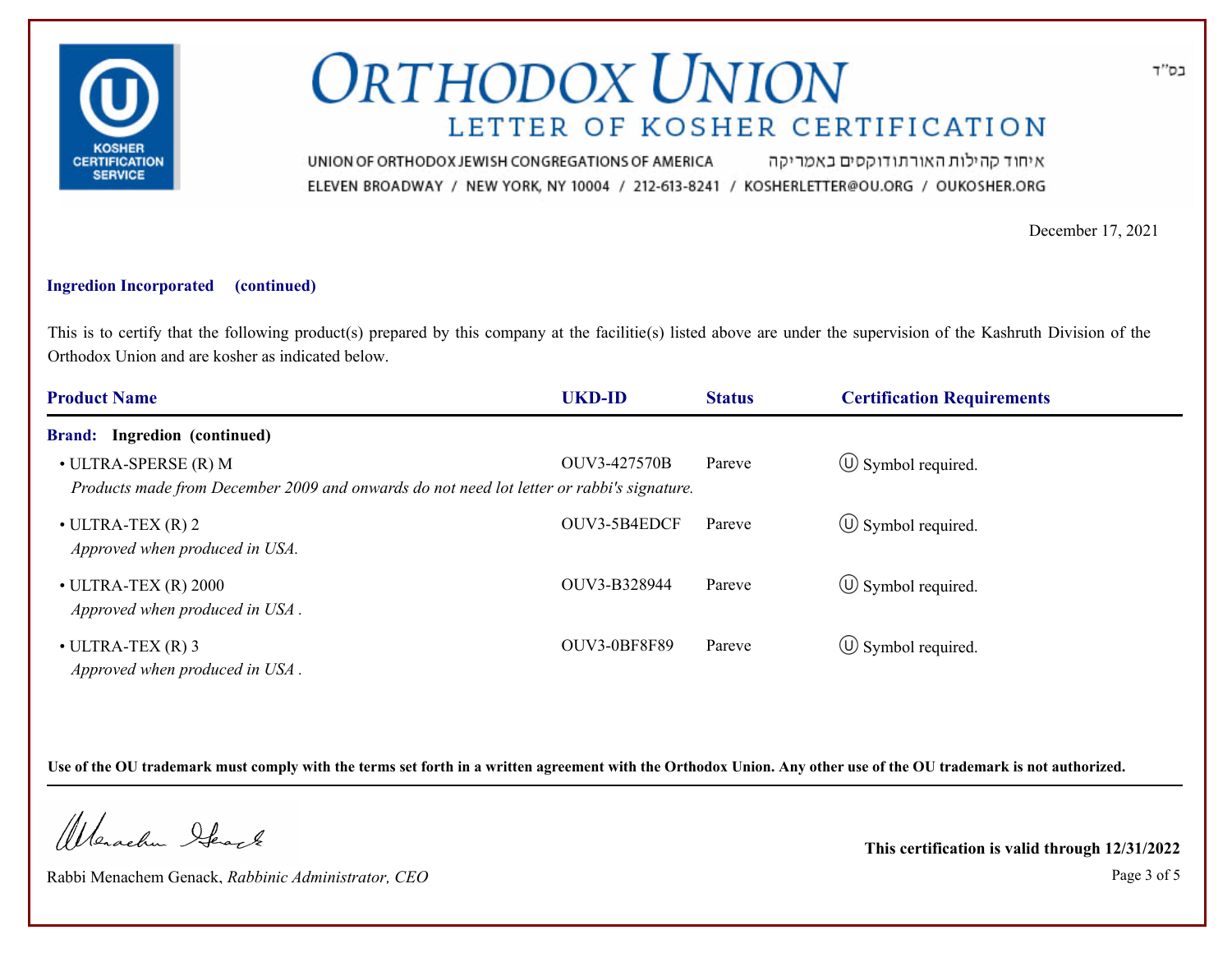

איחוד קהילות האורתודוקסים באמריקה UNION OF ORTHODOX JEWISH CONGREGATIONS OF AMERICA ELEVEN BROADWAY / NEW YORK, NY 10004 / 212-613-8241 / KOSHERLETTER@OU.ORG / OUKOSHER.ORG

December 17, 2021

#### **Ingredion Incorporated (continued)**

This is to certify that the following product(s) prepared by this company at the facilitie(s) listed above are under the supervision of the Kashruth Division of the Orthodox Union and are kosher as indicated below.

| <b>Product Name</b>                                           | <b>UKD-ID</b> | <b>Status</b> | <b>Certification Requirements</b> |  |
|---------------------------------------------------------------|---------------|---------------|-----------------------------------|--|
| <b>Brand:</b> Ingredion (continued)                           |               |               |                                   |  |
| $\bullet$ ULTRA-TEX $(R)$ 4<br>Approved when produced in USA. | OUV3-2D9CA71  | Pareve        | $\circled{1}$ Symbol required.    |  |
| $\bullet$ ULTRA-TEX (R) 8<br>Approved when produced in USA.   | OUV3-A9AC911  | Pareve        | $\circled{0}$ Symbol required.    |  |
| • Ultra-Tex SR<br>Approved when produced in USA               | OUV3-7181A21  | Pareve        | $\circled{1}$ Symbol required.    |  |
| $\cdot$ ULTRA-TEX(R)3<br>approved when produced in the USA    | OUV3-962D507  | Pareve        | $\circled{1}$ Symbol required.    |  |

**Use of the OU trademark must comply with the terms set forth in a written agreement with the Orthodox Union. Any other use of the OU trademark is not authorized.**

Werachen Stack

Rabbi Menachem Genack, *Rabbinic Administrator, CEO* Page 4 of 5